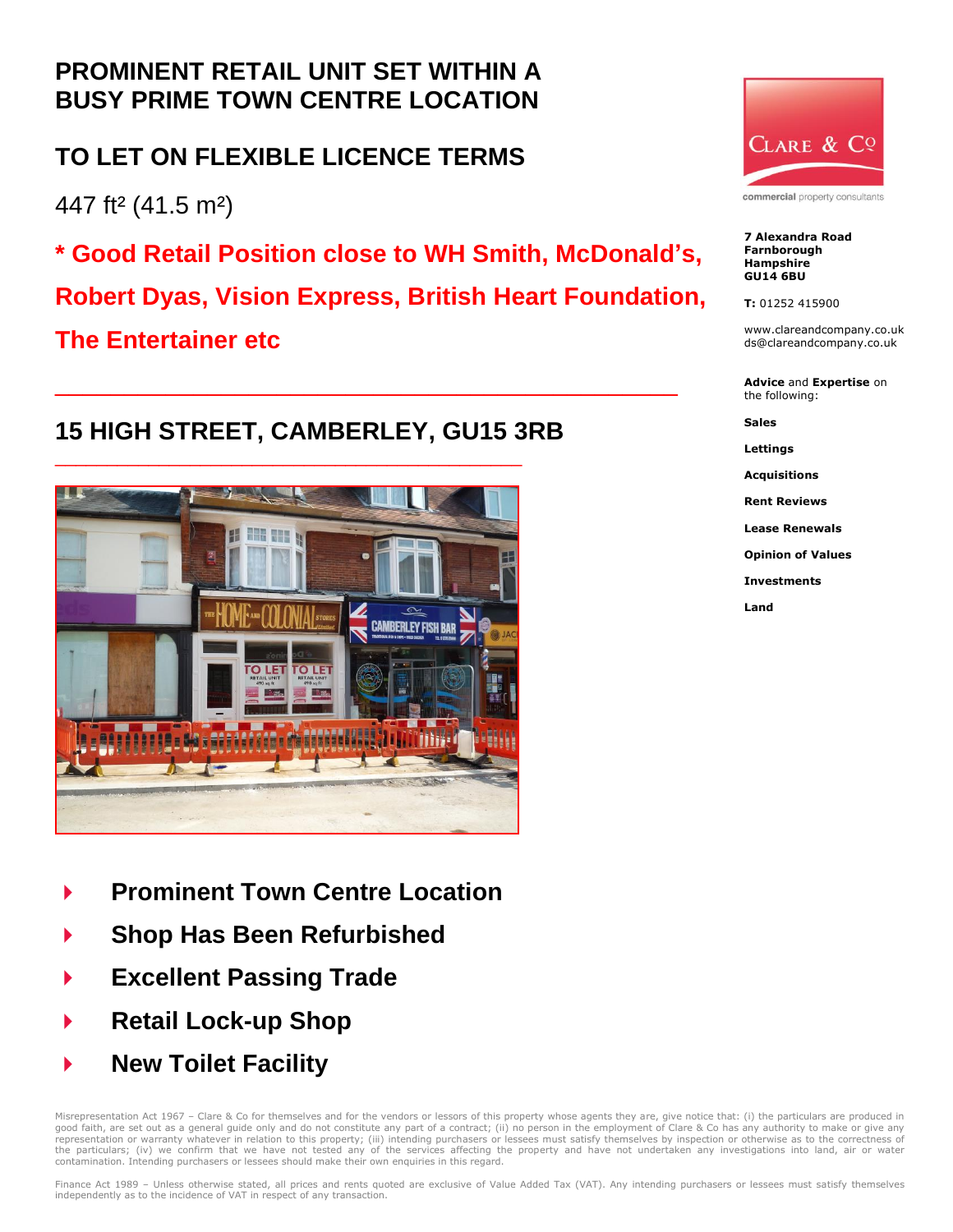

### **LOCATION**

The premises are set in the busy High Street of Camberley Shopping Centre,

with retail neighbouring retailers include Robert Dyas, WH Smith, McDonalds, Toni&Guy, Vision Express,

Burger King, HSBC, Halifax, British Heart Foundation etc.

The entrance to The Mall Shopping Centre is diagonally opposite the subject premises.

#### **DESCRIPTION**

A lock-up shop/retail unit which has been refurbished including a new toilet facility.

#### **ACCOMMODATION**

The premises are arranged on the ground floor, the approximate area excluding the toilet and kitchen area is as follows:-

| <b>Shop Area</b> | 447 ft <sup>2</sup> | $41.5 \text{ m}^2$ |
|------------------|---------------------|--------------------|
| Shop Depth       | 38 ft 8"            | $11.80 \text{ m}$  |
| Shop Width       | 14 ft 6"            | $4.42 \text{ m}$   |

#### **LEASE AND RENT**

Available on flexible lease/licence terms.

A rent of £25,500 pax.

#### **VAT**

We understand from our client that the shop has not been elected for VAT, so VAT will not be chargeable on the rent.

#### **BUSINESS RATES**

From checking the Valuation Office web site we see that the property has a Rateable Value of £12,000, this computes to rates payable of around £5,900. **However, if the property is to be your only business premises, then we understand that you will qualify for 100% business rates relief under the small business rates relief scheme, for further information please contact Surrey Heath Borough Council on 01276 707100.**

#### **OCCUPATION**

Quick occupation available.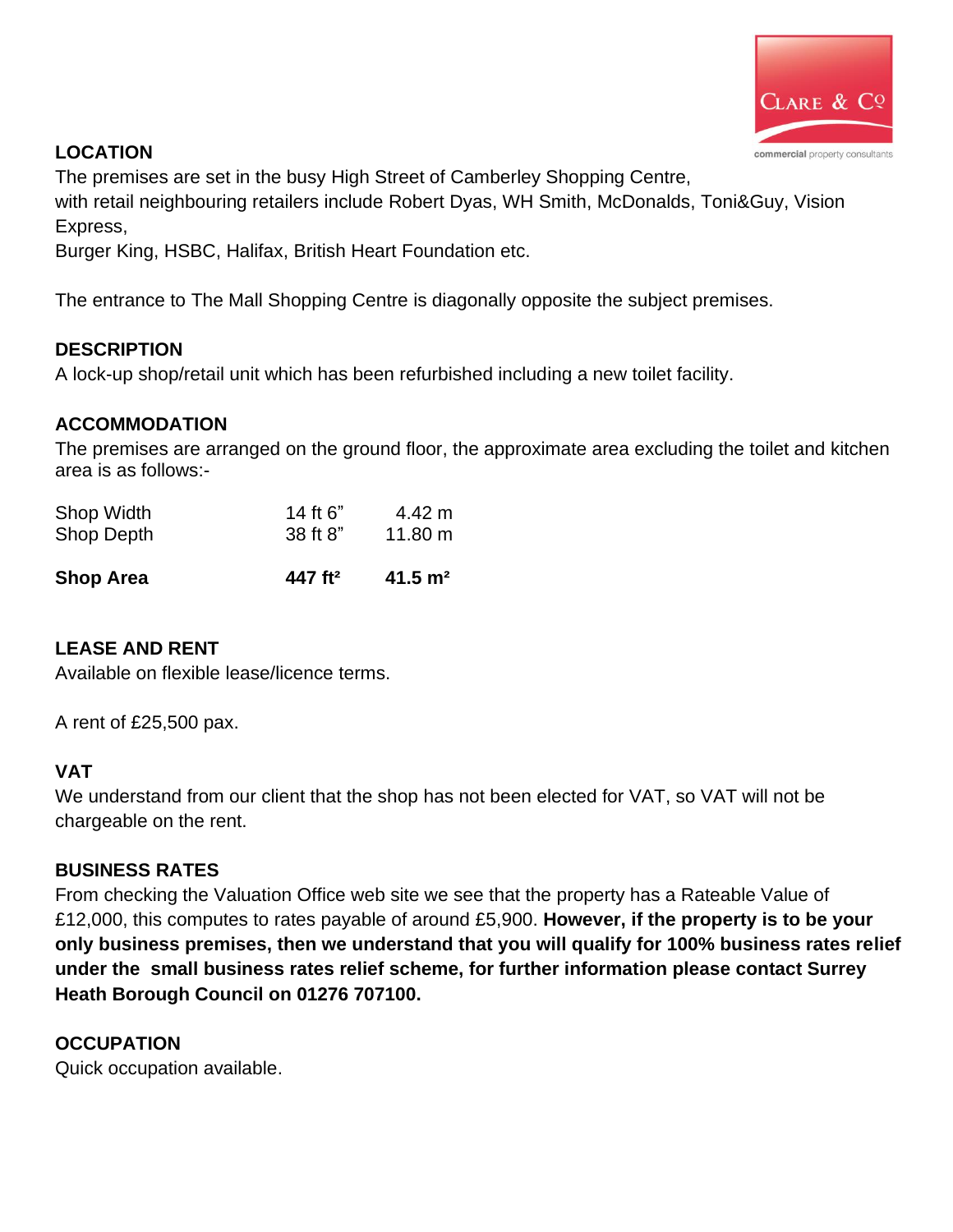#### **ENERGY PERFORMANCE CERTIFICATE (EPC)**







This is how energy efficient the building is.

#### **LEGAL COSTS**

Each party to bear their own legal costs in the matter.

**PROPOSED FLOOR PLAN – Not to Scale**